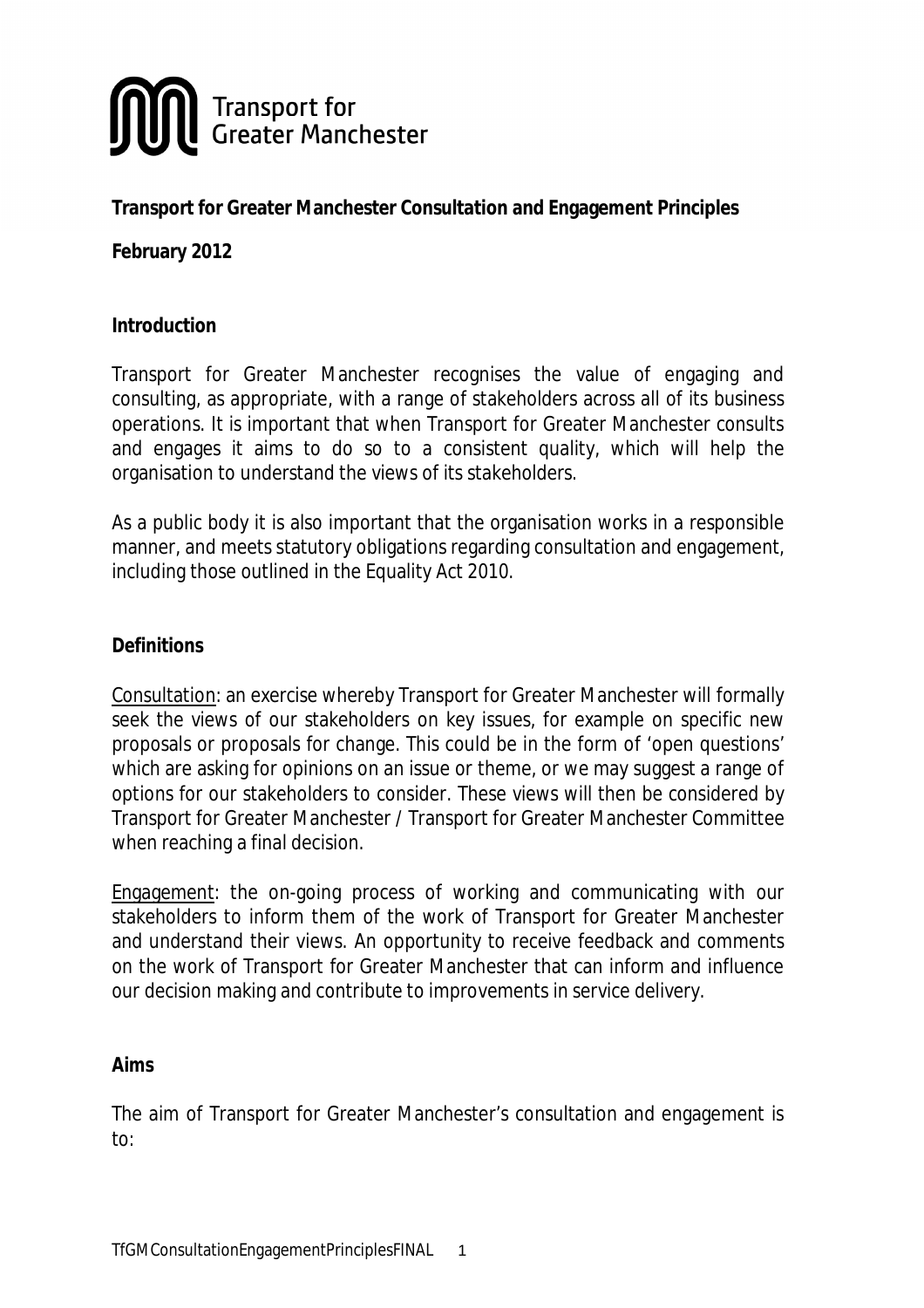- Understand what stakeholders think about the work of Transport for Greater Manchester, and about specific proposals;
- Add value to the work of Transport for Greater Manchester by improving strategies and services, taking into consideration the views of stakeholders;
- Enable Transport for Greater Manchester to strengthen its reputation with stakeholders as they recognise that the organisation listens to and values their views.

## **Principles**

Transport for Greater Manchester will endeavour to follow the principles below in all of its consultation and engagement activity.

- We recognise the value of understanding the views of our stakeholders.
- We will seek to consider the views of stakeholders and communicate with them.
- We will communicate as frequently as appropriate.
- The intention is that all of our consultation and engagement will be timely, accurate, well-presented, appropriate and accessible.
- We will aim to make complex information simple and accessible to a wide range of stakeholders in our communications, consultation and engagement, as appropriate.
- We will use a range of communications methods to consult and engage with stakeholders.
- We will engage and consult, where with relevant stakeholders, recognising that this is an opportunity to promote the work of Transport for Greater Manchester to a broad audience.
- Our consultation and engagement activity will be proportionate for the nature of the programme, project, policy or activity.